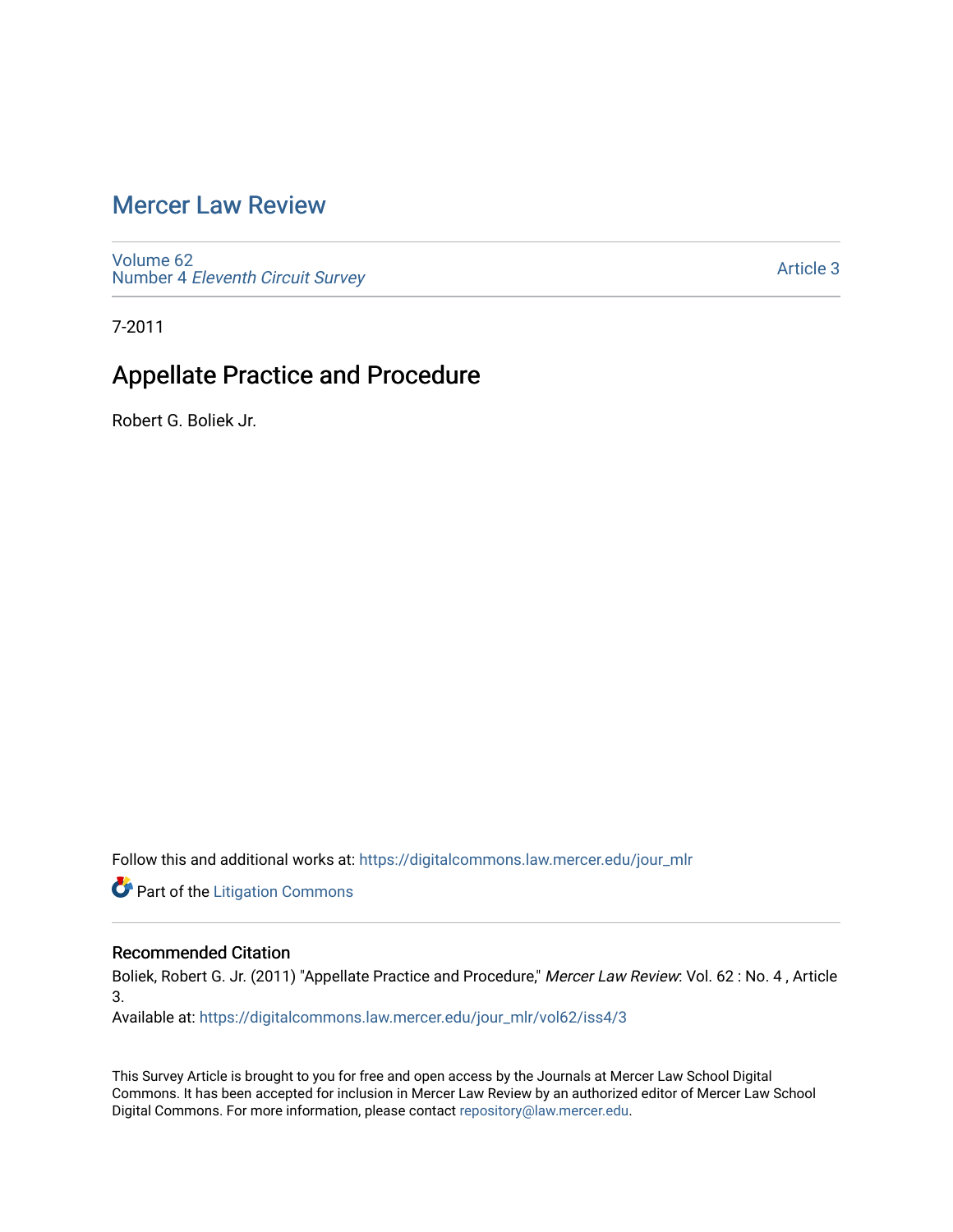# **Appellate Practice and Procedure**

## **by Robert G. Boliek, Jr.\***

In 2010 the United States Court of Appeals for the Eleventh Circuit addressed a number of cases of significance to appellate practitioners, including cases presenting issues of apparent first impression for the Eleventh Circuit on questions of mootness and justiciability as well as a number of such cases dealing with the preservation of error.' In addition, the Eleventh Circuit decided a number of interesting cases relating to interlocutory appeals of orders involving injunctive relief, to questions of the finality of judgments, and to the timeliness of the filing of a notice of appeal.

Perhaps the most interesting case from the standpoint of appellate practice and procedure, however, was *Davis v. Terry*,<sup>2</sup> which raised a question of apparent national first impression: Does a court of appeals have jurisdiction over the appeal of a habeas petition that the Supreme Court of the United States has granted under its original jurisdiction to issue the writ?<sup>3</sup> A close second is *United States v. Irey*,<sup>4</sup> the first en banc decision of the Eleventh Circuit to reverse a sentence for substantive unreasonableness under the abuse of discretion standard of review articulated in *Gall v. United States*<sup>5</sup> by the Supreme Court.<sup>6</sup>

Accordingly, this Article will first discuss *Davis* and the other cases of note that relate to the Eleventh Circuit's appellate jurisdiction before turning to cases that address various procedural issues such as the

**<sup>\*</sup>** Attorney at Law, Birmingham, Alabama. Auburn University (B.A., **1980);** University of Alabama **(J.D., 1986;** M.F.A., **1999).** Member, Alabama State Bar.

**<sup>1.</sup>** For an analysis of Eleventh Circuit appellate practice and procedure during the prior survey period, see Robert **G.** Boliek, *Jr., Appellate Practice and Procedure, 2009 Eleventh Circuit Survey,* **61** MERCER L. REV. **1017** (2010).

<sup>2.</sup> **625 F.3d 716** (11th Cir. 2010).

**<sup>3.</sup>** *Id.* at **719.**

<sup>4.</sup> **612 F.3d 1160** (11th Cir. 2010) (en banc).

**<sup>5. 552</sup> U.S. 38 (2007).**

**<sup>6.</sup>** *Irey,* **612 F.3d** at **1165-66, 1180.**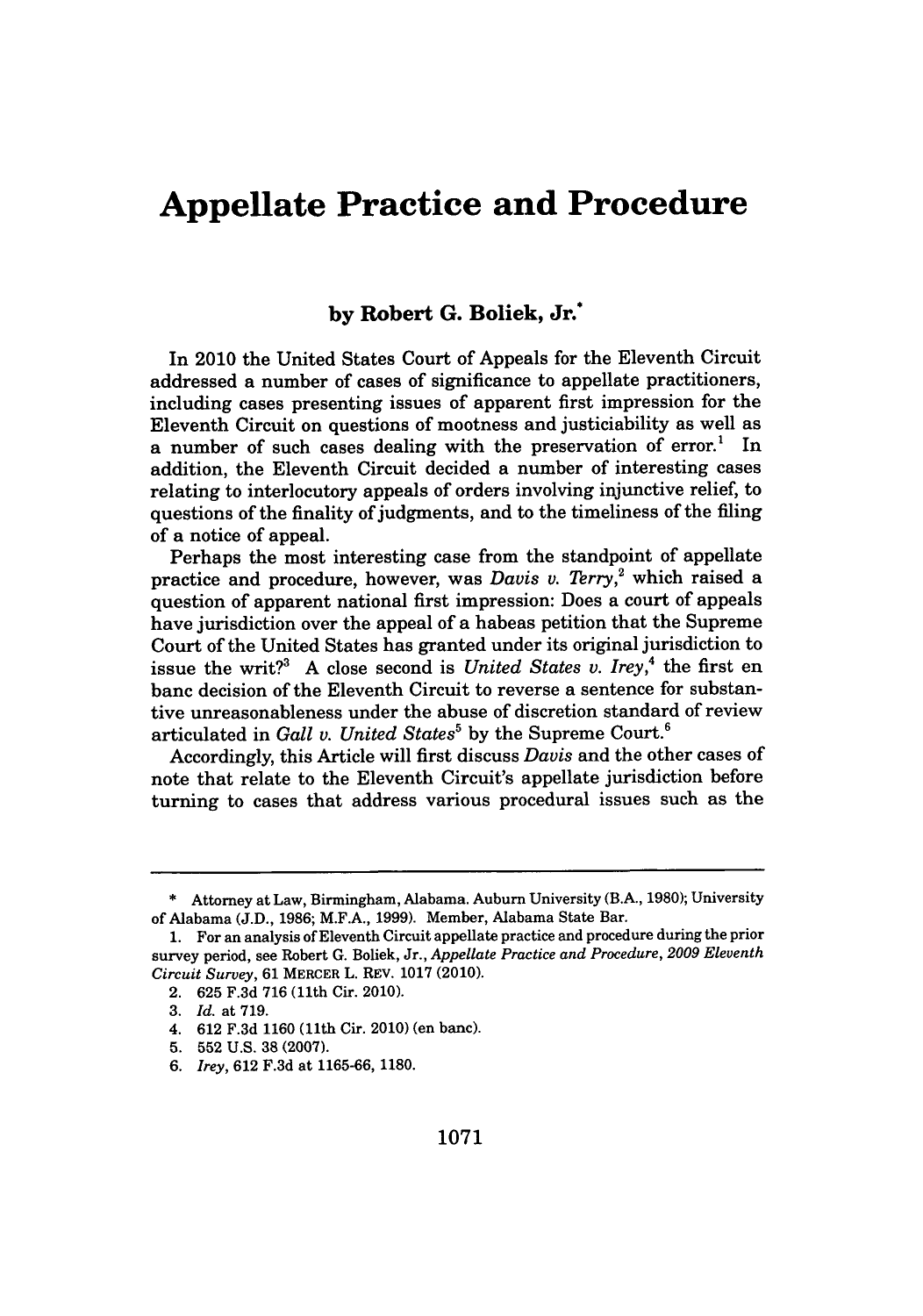preservation of error. The article will close with *Irey's* elaboration on the abuse of discretion standard of review for federal sentences.

### I. **APPELLATE** JURISDICTION

### *A. Statutory Limitations on Appellate Jurisdiction*

As the Eleventh Circuit has recently noted, "for this Court to exercise jurisdiction over an appeal, our jurisdiction must be both **(1)** authorized **by** statute and (2) within constitutional limits."' In *Davis v. Terry,'* the Supreme Court had previously exercised its original jurisdiction to issue a writ of habeas corpus,<sup>9</sup> and the Eleventh Circuit was confronted with an issue of apparent national first impression: Whether the Eleventh Circuit had appellate jurisdiction over the United States District Court for the Southern District of Georgia's denial of habeas relief after the Supreme Court had transferred the petition to the district court for findings of fact on the petitioner's actual innocence claim.<sup>10</sup> The findings of fact on the petitioner's actual innocence claim.<sup>10</sup> Supreme Court had not invoked this procedure in nearly fifty years.<sup>11</sup> and as the district court noted, there was simply no legal authority explaining what avenue of appeal was available to the petitioner after it denied the writ, although the district court surmised that such an appeal would be directed to the Supreme Court.<sup>12</sup>

The Eleventh Circuit agreed with the district court, reasoning that, because the petitioner had already exhausted his other habeas remedies, the Supreme Court could have only issued the writ pursuant to its original habeas jurisdiction; therefore, any appeal of the district court's order had to be presented directly to the Supreme Court.<sup>13</sup> In support of this holding, the Eleventh Circuit also noted that it would exceed its own jurisdiction under the relevant statutes governing habeas relief to conclude otherwise: "If this court **. ..** reviewed the district court's order

**<sup>7.</sup>** OFS Fitel, L.L.C. v. Epstein, Becker & Green, **P.C., 549 F.3d** 1344, 1355 (11th Cir. **2008)** (citing Druhan v. *Am.* Mut. Life, **166 F.3d** 1324, **1326 (11th** Cir. **1999)).**

**<sup>8. 625</sup> F.3d 716** (11th Cir. 2010).

**<sup>9.</sup>** *In re* Davis, **130 S.** Ct. **1, 1 (2009).**

*<sup>10.</sup> Davis,* **625 F.3d** at **718-19.**

*<sup>11.</sup> In re Davis,* **130 S.** Ct. at 2 ("Today this Court takes the extraordinary step-one not taken in nearly **50** years-of instructing a district court to adjudicate a state prisoner's petition for an original writ of habeas corpus.") (Scalia, **J.,** dissenting).

<sup>12.</sup> *In re Davis,* No. CV409-130, 2010 WL **3385081,** at **\*1** n.1 **(S.D.** Ga. Aug. 24, 2010). The district court stated, "[flunctionally, then, this Court is operating as a magistrate for the Supreme Court, which suggests appeal of this order would be directly to the Supreme Court. However, this Court has been unable to locate any legal precedent or legislative history on point." *Id.*

*<sup>13.</sup> Davis,* **625 F.3d** at **719.**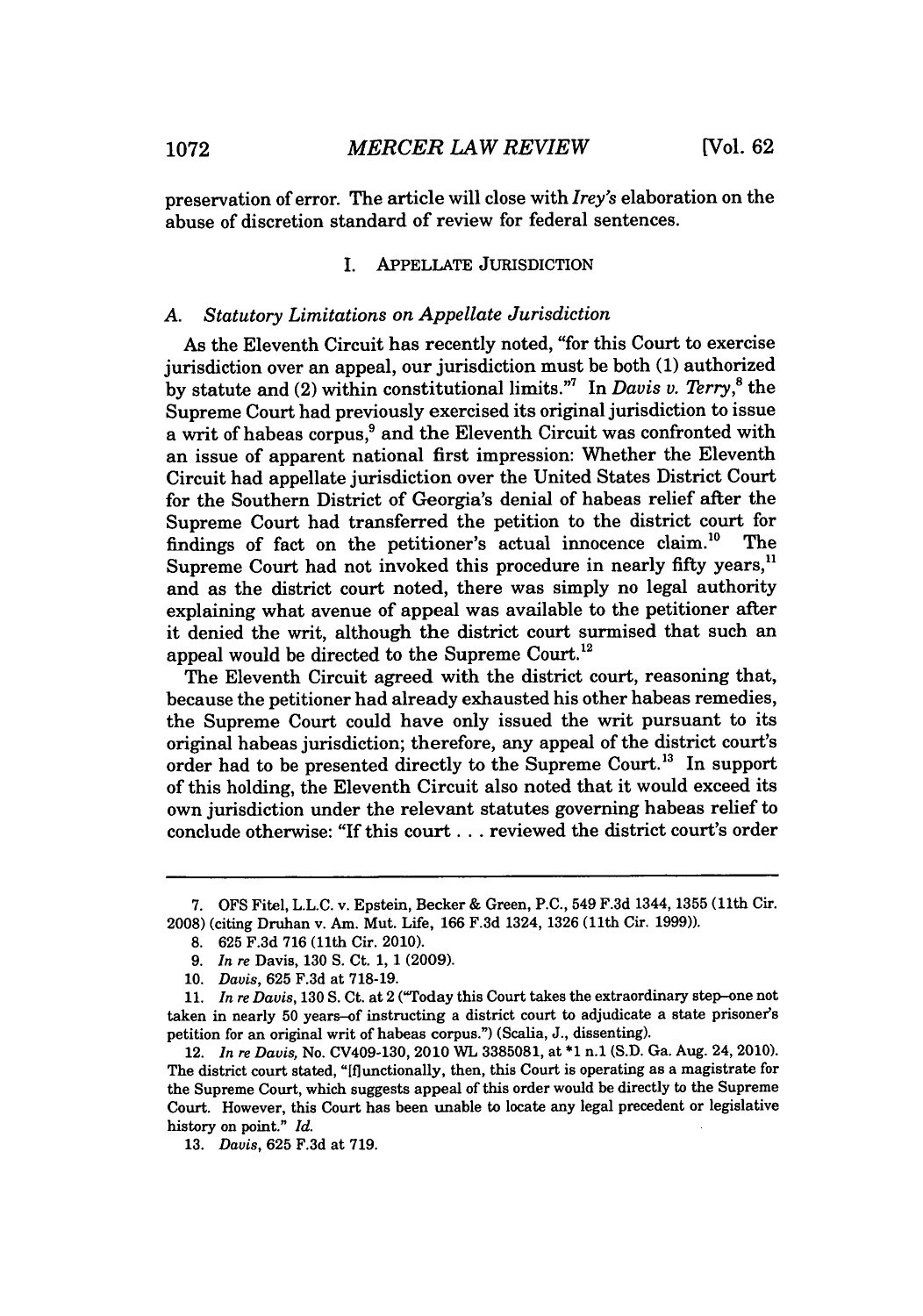at this juncture,... we would effectively be restoring his remedies in federal court, in complete contradiction to the express intent of Congress."<sup>14</sup> Accordingly, the petitioner's appellate remedy was the contemporaneous appeal he had also filed directly to the Supreme Court, and the Eleventh Circuit therefore dismissed the petitioner's appeal and denied his request for a certificate of appealability.<sup>15</sup>

**1. Appeals from "Final" Decisions. In** *Davis* the Eleventh Circuit was confronted with an appeal that had a **highly** "unusual procedural posture";<sup>16</sup> much more commonly, the question of whether the court's appellate jurisdiction is authorized **by** statute arises in cases when the court must decide whether, pursuant to **28 U.S.C.** *§* **1291,"** the appeal taken is a final decision of a district court. Section **1291** is the "workhorse" jurisdictional statute for the courts of appeals that "generally vests courts of appeals with jurisdiction over appeals from 'final decisions' of the district courts."<sup>18</sup> Usually, "[a] final decision is one that 'ends the litigation on the merits and leaves nothing more for the court to do but execute the judgment."<sup>19</sup>

In keeping with the finality requirement of **28 U.S.C.** *§* **1291,** in *Ryan v. Occidental Petroleum Corp.,20* the former United States Court of

**19.** Carpenter v. Mohawk Indus., Inc., 541 **F.3d** 1048, 1052 (11th Cir. **2008)** (quoting McMahon v. Presidential Airways, Inc., **502 F.3d 1331, 1338** (11th Cir. **2007)),** *affd sub nom.,* Mohawk Indus., Inc. v. Carpenter, **130 S.** Ct. **599 (2009).**

Notwithstanding this definition, a limited number of decisions are considered final for purposes of **28 U.S.C.** *§* **1291** despite the fact that they do not end the litigation on the merits. These include collateral orders under the collateral order doctrine, *see, e.g., Carpenter,* 541 **F.3d** at **1052,** and appeals from stay orders that put a litigant "effectively out of court," *see, eg.,* King v. Cessna Aircraft Co., **505 F.3d 1160, 1165** (11th Cir. **2007)** (internal quotation marks omitted). In addition, in rare circumstances, a nonfinal order may also be reviewed in conjunction with other appealable orders under the doctrine of pendent appellate jurisdiction. *See, eg.,* McMahon v. Presidential Airways, Inc., **502 F.3d 1357** (11th Cir. **2007).** In contrast to recent surveys, the Eleventh Circuit did not appear to break any new ground with respect to these doctrines during this particular survey period, although *Thomas v. Blue Cross & Blue Shield Ass'n,* 594 **F.3d** 814 **(11th** Cir. 2010), contains good discussions summarizing the court's approach to the collateral order doctrine and the doctrine of pendent appellate jurisdiction. *See id.* at **819-20;** *see also* Thomas v. Blue Cross *&* Blue Shield Ass'n, 594 **F.3d 823, 831 (11th** Cir. 2010) (related case discussing the collateral order doctrine).

20. **577 F.2d 298** (5th Cir. **1978),** *overruled on other grounds by* Curtiss-Wright Corp. v. Gen. Elec. Co., 446 **U.S. 1 (1980),** *as recognized in* Bryant v. Rich, **237** F. App'x 429, 430

<sup>14.</sup> *Id.*

**<sup>15.</sup>** *Id.* at **718-19.**

**<sup>16.</sup>** *Id.* at **717.**

**<sup>17. 28</sup> U.S.C. § 1291 (2006).**

**<sup>18.</sup>** W.R. Huff Asset Mgmt. Co. v. Kohlberg, Kravis, Roberts **&** Co., **566 F.3d 979, 984** (11th Cir. **2009)** (quoting Cunningham v. Hamilton Cnty., **527 U.S. 198, 203 (1999)).**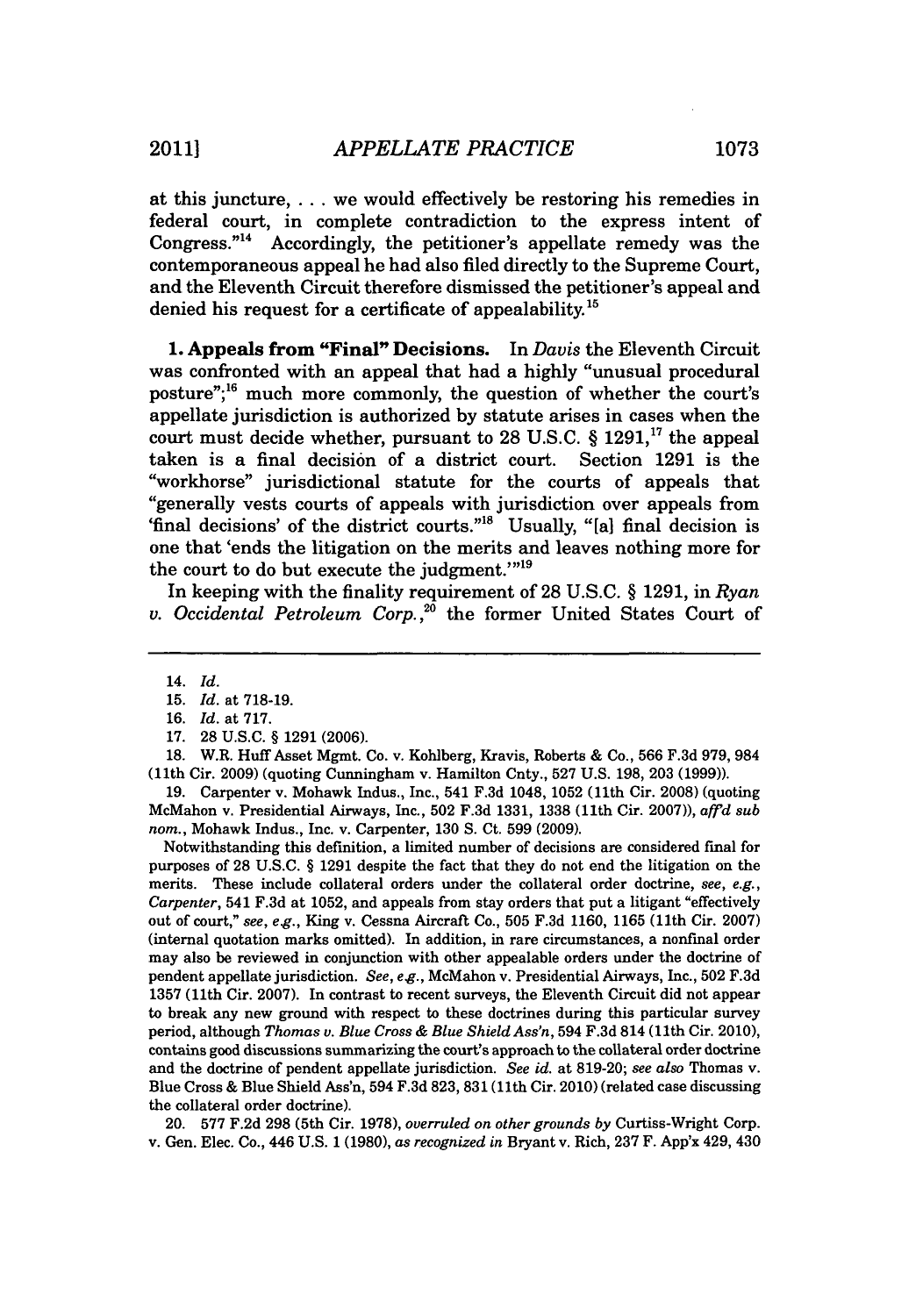Appeals for the Fifth Circuit<sup>21</sup> held long ago that a party cannot be allowed to manufacture finality **by** voluntarily dismissing claims without prejudice in order to appeal an adverse judgment as to other claims.<sup>22</sup> According to the former Fifth Circuit, such a rule would circumvent Rule 54(b) of the Federal Rules of Civil Procedure (F.R.C.P.) **23 by** allowing a party what was in essence a "piecemeal" appeal of some portion of his claims despite reserving the right to pursue the dismissed claims at some later date, thus undermining the interest in judicial economy that both the finality rule and Rule 54(b)'s certification requirements seek to protect.<sup>24</sup>

In *Equity Investment Partners, LP v. Lenz,"* however, the Eleventh Circuit distinguished *Ryan* **by** holding that the court had jurisdiction over the appeal of a partial summary judgment entered against the plaintiff that was made final **by** the parties' stipulated voluntary dismissal without prejudice of a defendant's counterclaim and crossclaim.<sup>26</sup> The court did so on the basis that the voluntary dismissal in *Lenz* "was not an improper attempt **...** to manufacture a final judgment to pursue an immediate appeal; rather, it was prompted **by** the district court's refusal to permit [the defendant] to join an indispensable party."<sup>27</sup> Thus, *Lenz* suggests that, even when the party seeking the appeal participates in the voluntary dismissal, finality may not be destroyed under the *Ryan* rule when a party can point to a legitimate independent basis for the dismissal other than a desire to manufacture that finality.28

2. Appeals of Interlocutory Decisions. While "[i]n general, the final judgment rule permits an appeal to the circuit court only from a final judgment," some statutes provide that appeals of interlocutory decisions "are permissible **.** . **.** in certain limited situations." **A** familiar example would be an appeal from interlocutory orders relating

n.1 (11th Cir. **2007).**

*<sup>21.</sup> See* Bonner v. City of Pritchard, **661 F.2d 1206, 1209** (11th Cir. **1981)** (holding that decisions of the former Fifth Circuit decided before the close of business on September **30, 1981,** are binding on the Eleventh Circuit).

<sup>22.</sup> *Ryan,* **577 F.2d** at **301-02.**

**<sup>23.</sup> FED.** R. Civ. P. 54(b).

<sup>24.</sup> *Ryan,* **577 F.2d** at **302-03.**

**<sup>25.</sup>** 594 **F.3d 1338** (11th Cir. 2010).

**<sup>26.</sup>** *Id.* at 1341 n.2.

**<sup>27.</sup>** *Id.*

**<sup>28.</sup>** *See* **CSX** Transp., Inc. v. City of Garden City, **235 F.3d 1325, 1329** (11th Cir. 2000) (holding the *Ryan* rule not applicable when the appealing party did not participate in the voluntary dismissal).

**<sup>29. 19</sup> JAMES** WM. MOORE **ET AL., MOORE'S FEDERAL PRACTICE § 202.0511] (3d** ed. 2010).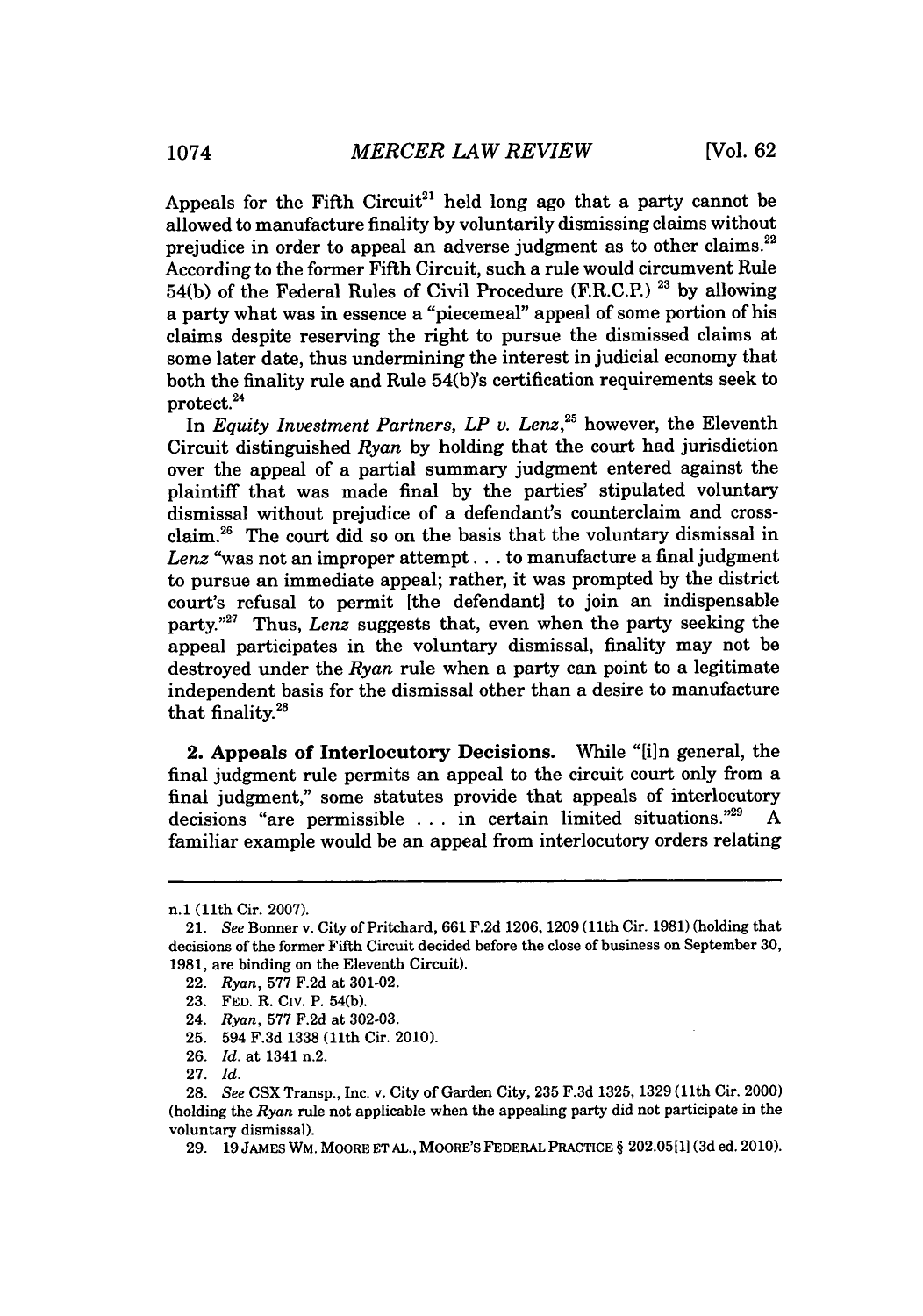to injunctive relief under 28 U.S.C.  $\S 1292(a)(1).^{30}$  Consequently, an interlocutory order explicitly denying injunctive relief is immediately appealable.<sup>31</sup> As the Eleventh Circuit reminded litigants in *Edwards v. Prime, Inc.,"* so too is an interlocutory order that has the practical effect of denying injunctive relief, even when the order does not explicitly do so, so long as the order also meets certain additional requirements.<sup>33</sup> In particular, "jlust because a district court's order has the 'practical effect of refusing an injunction,' it does not automatically qualify for immediate appeal under  $\frac{6}{3}$  1292(a)(1).<sup>734</sup> Instead, such a practical denial must also "threaten[] a serious, perhaps irreparable, consequence [that] can be effectually challenged only **by** immediate appeal."35 Otherwise, "the general congressional policy against piecemeal review will preclude interlocutory appeal."<sup>36</sup>

In short, in cases of practical denials, as with orders that have the practical effect of granting interlocutory injunctive relief, the court "adhere[s] to the time-tested adage: if it walks like a duck, quacks like a duck, and looks like a duck, then it's a duck." $37$  However, unlike explicit interlocutory orders involving injunctions-whether they grant or deny injunctive relief-and unlike interlocutory orders that have the practical effect of granting such relief, $38$  a practical denial must at least threaten serious injury that can be alleviated **by** appeal before interlocutory review will be permitted.<sup>39</sup> As the court explained in *Edwards*, "[slection 1292(a) is not **...** a golden ticket litigants can use to take any decision affecting injunctive relief on a trip to the court of appeals. $^{40}$ 

**37.** Sierra Club v. Van Antwerp, **526 F.3d 1353, 1359** (11th Cir. **2008)** (quoting BMC Indus., Inc. v. Barth Indus., Inc., **160 F.3d 1322, 1337** (11th Cir. **1998)).**

**38.** Such an order "must **be** a clear and understandable directive from the district court, it must be enforceable through contempt proceedings, and it must give some or all of the substantive relief sought in the complaint." *Sierra Club,* **526 F.3d** at **1358;** see *also* Birmingham Fire Fighters Ass'n **117** v. City of Birmingham, **603 F.3d** 1248, 1254 (11th Cir. 2010).

*39. Edwards,* **602 F.3d** at **1290.**

40. *Id.* Likewise, while interlocutory orders modifying injunctions are appealable under § 1292(a)(1), orders that merely clarify injunctions are not entitled to the golden ticket.

**<sup>30. 28</sup> U.S.C. §** 1292(a)(1) **(2006).** Perhaps the most familiar example of an appealable judgment that does not actually end the litigation on the merits is actually a creature of the rules of civil procedure-a judgment properly certified as final under F.R.C.P. 54(b).

**<sup>31.</sup>** Edwards v. Prime, Inc., **602 F.3d 1276, 1290** (11th Cir. 2010).

**<sup>32. 602</sup> F.3d 1276** (11th Cir. 2010).

**<sup>33.</sup>** *Id.* at **1290.**

<sup>34.</sup> *Id.* (quoting Carson v. Am. Brands, Inc., 450 **U.S. 79, 84 (1981)).**

**<sup>35.</sup>** *Id.* (quoting Carson v. Am. Brands, Inc., 450 **U.S. 79, 84 (1981))** (internal quotation marks omitted).

**<sup>36.</sup>** *Id.* (quoting Carson v. Am. Brands, Inc., 450 **U.S. 79,84 (1981))** (internal quotation marks omitted).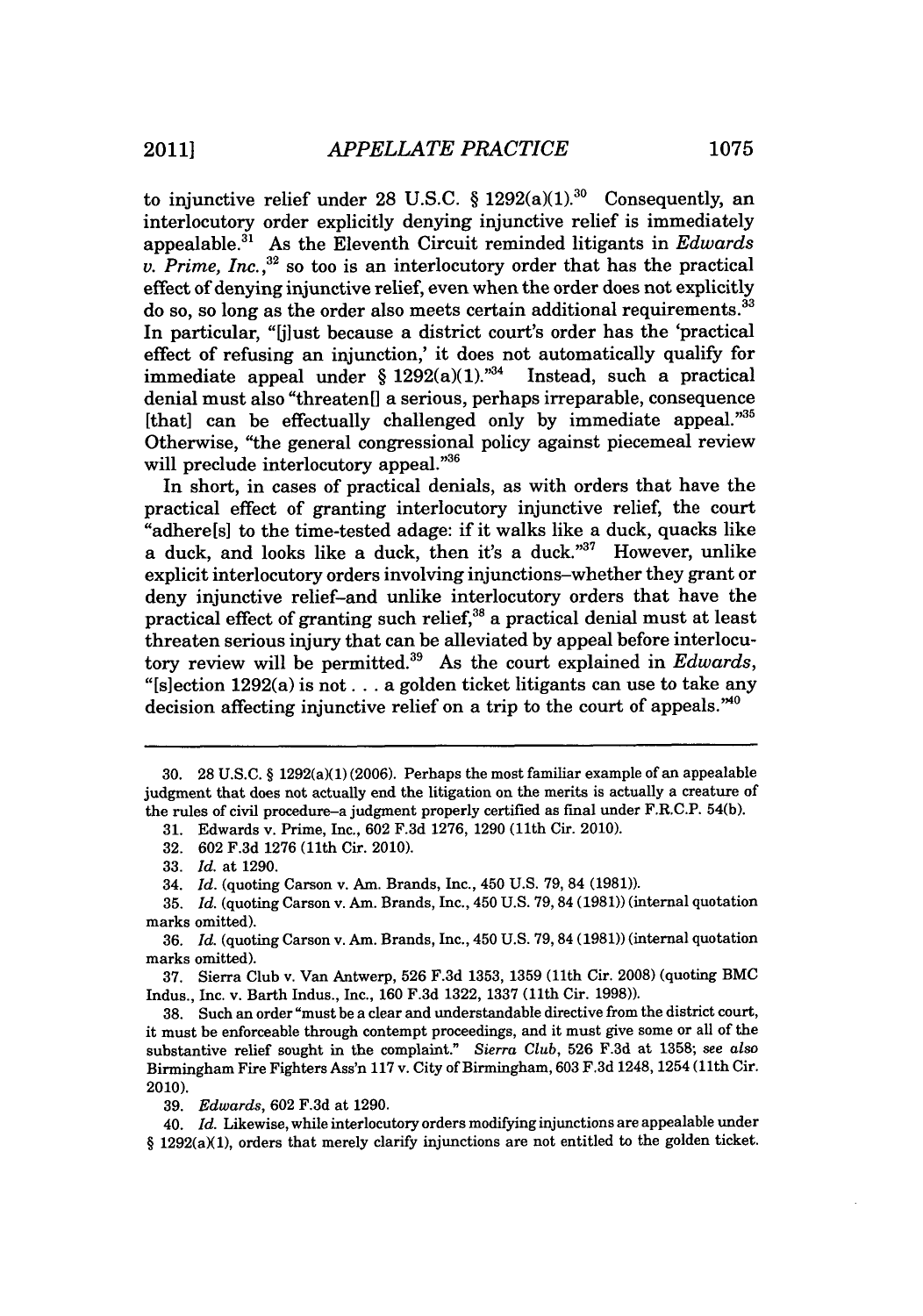Indeed, even a properly punched **28 U.S.C.** *§* 1292(a)41 ticket can be immediately revoked **by** events in the district court, as *Birmingham Fire Fighters Ass'n 117 v. City of Birmingham*<sup>42</sup> amply illustrates.<sup>43</sup> In *Birmingham Fire Fighters,* the court dealt with another chapter in decades-long litigation over discriminatory employment practices **by** various governmental actors, specifically the appeal of an interlocutory injunction that appointed two persons to a county personnel board in order to insure the board's compliance with the district court's orders.<sup>44</sup> *While* the appeal of this interlocutory injunction was pending, the district court resolved most of the claims in the underlying litigation, entering final judgments as to those claims. This order included a judgment making permanent the interlocutory injunction then pending on appeal in the Eleventh Circuit, and no party appealed this final judgment.<sup>45</sup> The Eleventh Circuit dismissed the appeal of the interlocutory injunction for lack of appellate jurisdiction, noting that "[i]ntervening events can affect an appellate court's jurisdiction over an interlocutory appeal" and holding that the order entering the final judgment "stripped this Court of its jurisdiction over the **. ..** appeal because, when a final injunction incorporates the same relief as an interlocutory injunction, an appeal is properly taken only from the final order."<sup>46</sup>

## *B. Constitutional Limitations on Appellate Jurisdiction*

The fact that a statute confers appellate jurisdiction over the appeal of a particular decision does not end the jurisdictional inquiry.<sup>47</sup> As noted above, the appellate court's jurisdiction must also be "within constitutional limits, $\overset{m}{\phantom{m}}^{48}$  including the question of whether the decision to be reviewed presents a live controversy: "The doctrine of mootness, which evolved directly from Article III's case-or-controversy limitation, provides that 'the requisite personal interest that must exist at the commencement of the litigation (standing) must continue throughout its existence (mootness)." $49$  Thus, "[a] case is moot when it no longer

*See, e.g., Thomas,* 594 **F.3d** at **831-32.**

<sup>41.</sup> **28 U.S.C. §** 1292(a) **(2006).**

<sup>42.</sup> **603 F.3d** 1248 (11th Cir. 2010).

<sup>43.</sup> *Id. at* **1254-55.**

<sup>44.</sup> *Id.* at **1250.** Indeed, the United States District Court for the Northern District of Alabama characterized the case as "Dickensian." *Id.* at **1250** n.1.

<sup>45.</sup> *Id.* at **1253-54.**

<sup>46.</sup> *Id.* at 1254.

<sup>47.</sup> *OFS Fitel,* 549 **F.3d** at **1355.**

<sup>48.</sup> *Id.*

<sup>49.</sup> Frulla v. CRA Holdings, Inc., 543 **F.3d** 1247, **1250-51** (11th Cir. **2008)** (quoting Tanner Adver. Group, **L.L.C.** v. Fayette Cnty., 451 **F.3d 777, 785** (11th Cir. **2006)).**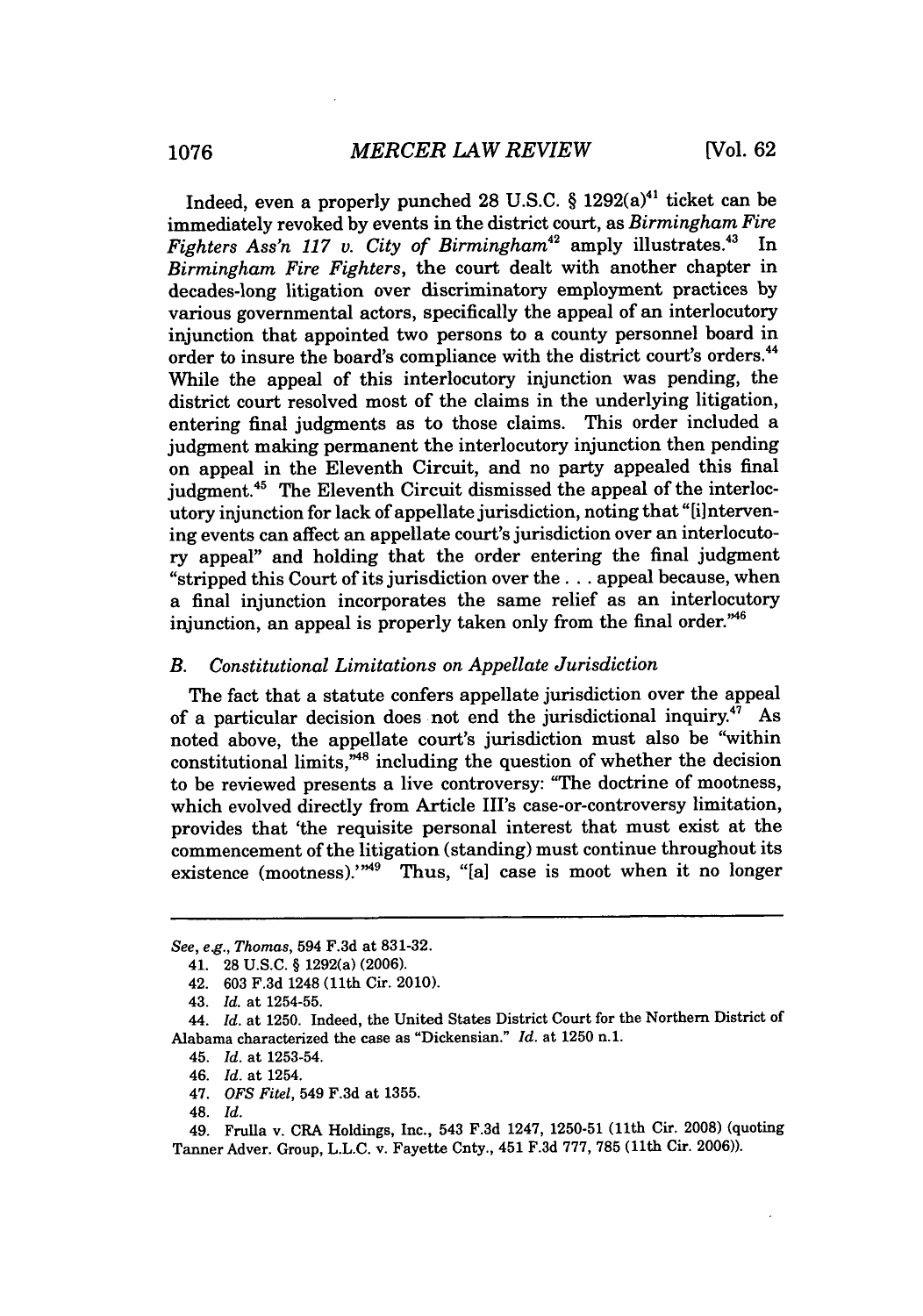presents a live controversy with respect to which the court can give meaningful relief."50

Death of a party while an appeal is pending often moots the appeal.<sup>51</sup> In Thomas v. Bryant,<sup>52</sup> however, the Eleventh Circuit held that a plaintiff's death after judgment in the plaintiff's favor, but before the court had issued its decision, did not entirely moot the plaintiff's appeal because the plaintiff's claim of attorney's fees presented a live controver**sy.<sup>53</sup>***Thomas* involved a **28 U.S.C.** *§* **1983"** action in which inmates alleged that Florida corrections officers unconstitutionally used chemical agents on inmates with mental illnesses in contravention of the Eighth Amendment's<sup>55</sup> prohibition on cruel and unusual punishment.<sup>56</sup> After a judgment in two of the inmates' favor was entered **by** the United States District Court for the Middle District of Florida granting declaratory and injunctive relief, one of the inmates died while the appeal of the case was pending.<sup>57</sup> In a case of apparent first impression for the Eleventh Circuit, the court held that

although [the inmate's] death deprives us of jurisdiction to determine the merits of his Eighth Amendment claim and the district court's award of his injunctive relief, "[wihen plaintiffs clearly succeeded in obtaining the relief sought before the district court and an intervening event rendered the case moot on appeal, plaintiffs are still 'prevailing parties' for the purposes of attorney's fees for the district court litigation."58

Accordingly, the court vacated the judgment as to the merits of the deceased inmate's claims but allowed for the substitution of the inmate's father with respect to the inmate's interests "in order to allow the district court to resolve [the inmate's] motion for attorney's fees."<sup>59</sup> The

**<sup>50.</sup>** *Id.* at **1251** (quoting Ethredge v. Hail, **996 F.2d 1173, 1175** (11th Cir. **1993))** (internal quotation marks omitted).

*<sup>51.</sup>* See, e.g., United States v. Koblan, **478 F.3d** 1324, 1325 (11th Cir. **2007)** (per curiam) (holding that the death of a criminal defendant mooted the appeal and required the judgment of conviction to be vacated and the indictment dismissed despite a pending order of restitution and despite a circuit split on the issue of whether such pending order presented a live controversy under the doctrine of mootness).

**<sup>52.</sup>** 614 **F.3d 1288** (11th Cir. 2010).

**<sup>53.</sup>** *Id.* at 1294-95.

<sup>54. 42</sup> **U.S.C. § 1983 (2006).**

**<sup>55.</sup> U.S. CONST.** amend. VIII.

**<sup>56.</sup>** *Thomas,* 614 **F.3d** at **1293.**

**<sup>57.</sup>** *Id.* at 1294.

**<sup>58.</sup>** *Id.* (second alteration in original) (quoting Diffenderfer v. Gomez-Colon, **587 F.3d** 445, 454 (1st Cir. **2009)).**

**<sup>59.</sup>** *Id.; see* **FED.** R. **App.** P. 43(a).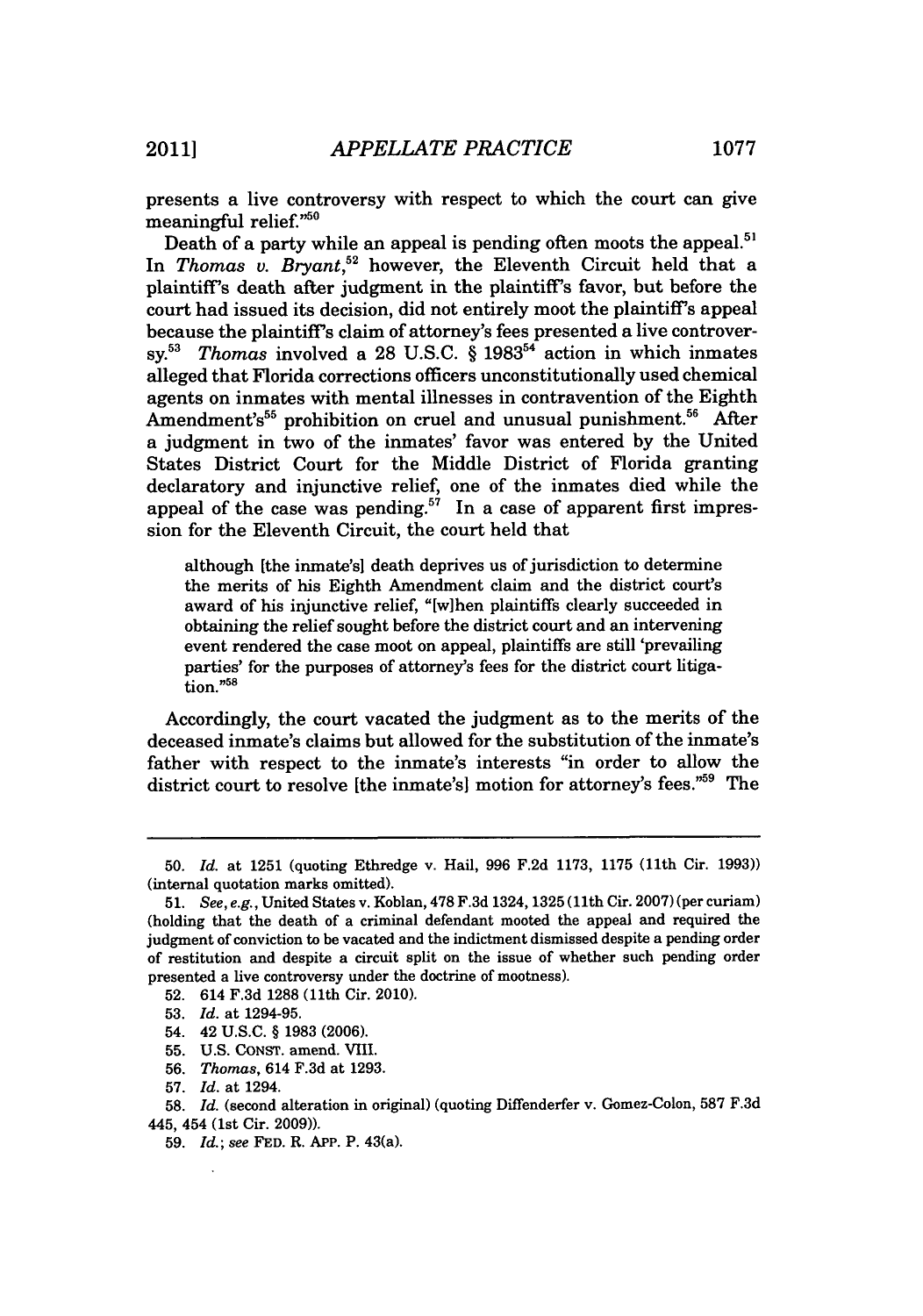court also noted, however, that any claim on behalf of the inmate for attorney's fees for prosecuting the appeal had in fact been mooted **by** the inmate's death because the inmate died before the court issued its judgment.<sup>60</sup>

Mootness, of course, is just one strand in the over-arching concept **of** "justiciabilty," "the term of art employed to give expression to th[e] **...** limitation placed upon federal courts **by** the case-and-controversy doctrine.<sup>"61</sup> In *United States v. Rivera*,<sup>62</sup> also a case of apparent first impression for the Eleventh Circuit, the court invoked the broader contours of the doctrine of justiciability to hold that it lacked appellate jurisdiction over an appeal **by** a receiver who had been removed **by** the district court for misfeasance in the liquidation of assets that had been forfeited in a criminal proceeding. $63$  In particular, the Eleventh Circuit concluded that an appeal raising the issue of whether the district court's opinion removing the receiver had damaged the receiver's reputation did not present a justiciable controversy in the absence of an additional tangible injury.<sup>64</sup>

In reaching this conclusion, the Eleventh Circuit reminded litigants that "[wie review[] judgments, not statements in opinions, to respect the limits of jurisdiction<sup>765</sup> and that "[w]e have never held that an appeal of a professional who challenges only a finding of fact that is potentially detrimental to ... reputation is justiciable.<sup>766</sup> Importantly, the Eleventh Circuit also declined to follow the decisions of some circuits, including the Fifth Circuit, which had held to the contrary, because

[m]ost circuits have declined to exercise jurisdiction over challenges to naked findings of fact about even attorney misconduct because an order to vacate statements or findings in a judicial opinion alone "would not

**62. 613 F.3d** 1046 (11th Cir. 2010).

**<sup>60.</sup>** *Thomas,* 614 **F.3d** at 1294 n.3.

**<sup>61.</sup>** United States v. Rivera, **613 F.3d** 1046, 1049 (11th Cir. 2010) (omission in original) (quoting Flast v. Cohen, **392 U.S. 83, 95 (1968))** (internal quotation marks omitted).

**<sup>63.</sup>** *Id.* at 1048-49.

*<sup>64.</sup> Id.* at **1051-53.**

**<sup>65.</sup>** *Id.* at **1051** (second alteration in original) (quoting Keating v. City of Miami, **598 F.3d 753, 761** (11th Cir. 2010)) (internal quotation marks omitted). In *Keating v. City of Miami,* **598 F.3d 753** (11th Cir. 2010), the Eleventh Circuit relied on this rule in the context of an appeal involving the qualified immunity of government actors, refusing to review preliminary statements in the opinion of the district court to the effect that the actors had engaged in unconstitutional conduct in light of the fact that the district court had ultimately held that the actors were entitled to immunity. *Id.* at **760-61.** As such, there was neither an underlying adverse judgment to review nor a proper collateral order-as might exist when an application of immunity is denied-to confer appellate jurisdiction on the Eleventh Circuit. *See id.* at **760-62, 761** n.4.

*<sup>66.</sup> Rivera,* **613 F.3d** at **1051.**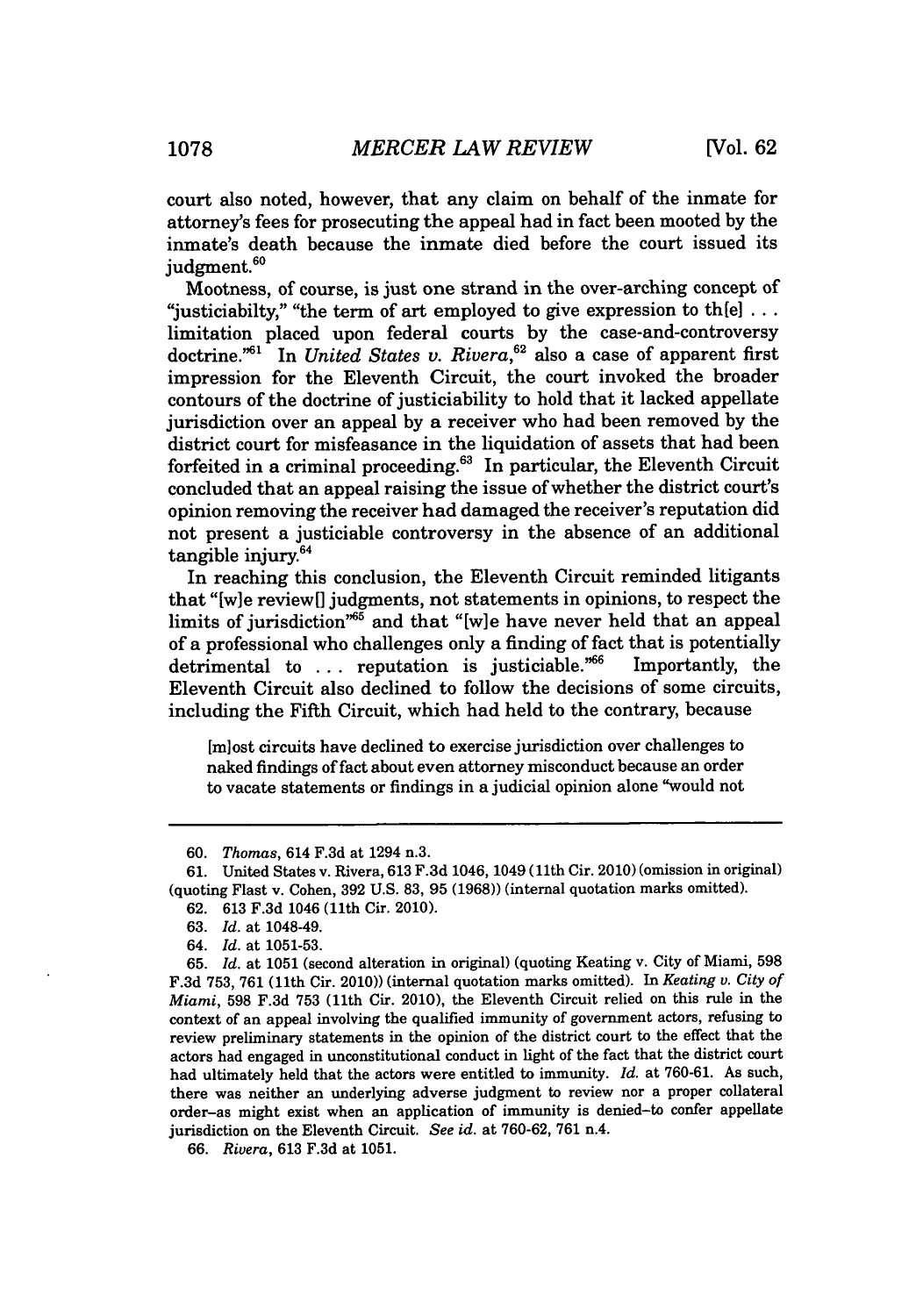usually affect any tangible interest, thus placing such an order outside of our Article III power to decide cases and controversies."67

### II. PROCEDURAL **ISSUES** IN THE TAKING OF **AN APPEAL**

Even when jurisdiction exists under a statute and there is no constitutional bar to the exercise of the Eleventh Circuit's jurisdiction, the procedural requirements for taking the appeal must be carefully observed. These requirements can themselves be jurisdictional, and even when they are not, the court will often decline to reach the merits if the relevant procedural rules are violated. For example, "the timely filing of a notice of appeal in a civil case is a jurisdictional requirement." $68$ On the other hand, the timely filing of a notice of appeal in a criminal case is not.<sup>69</sup> This distinction arises because the time limit for filing a notice of appeal in a civil case<sup>70</sup> is based on a statute,<sup>71</sup> while the time limit for filing the notice in a criminal case is not, because that limit is based solely on the Federal Rules of Appellate Procedure." **As** such, under the analysis of *Bowles v. Russell*,<sup>73</sup> which is premised on recognition of congressional authority to establish the jurisdiction of the federal courts, the former limits the jurisdiction of a federal court to hear an appeal, while the latter is a court-adopted claims-processing rule that does not represent a jurisdictional limitation."

In *Advanced Bodycare Solutions, L.L.C. v. Thione International,* Inc.,<sup>75</sup> the Eleventh Circuit applied the foregoing analysis to conclude that a notice of appeal filed in a civil case that was untimely with respect to the final judgment could nevertheless be timely with respect to the district court's order denying post-trial motions for a judgment as a matter of law, for a new trial, and to alter and amend the judgment." In particular, the Eleventh Circuit held that, even though F.R.C.P.  $6(b)(2)^{77}$  precludes an extension of time for the filing of such post-trial motions, the non-moving party had forfeited the issue of the propriety

*<sup>67.</sup> Id.* at **1052** (quoting Clark Equip. Co. v. Lift Parts **Mfg.** Co., **972 F.2d 817, 820** (7th Cir. **1992)).**

**<sup>68.</sup>** Bowles v. Russell, **551 U.S. 205,** 214 **(2007).**

**<sup>69.</sup>** United States v. Lopez, **562 F.3d 1309, 1310** (11th Cir. **2009).**

**<sup>70.</sup>** *See* **FED.** R. **APP.** P. 4(a).

**<sup>71.</sup>** *Lopez,* **562 F.3d** at **1312;** *see also* **28 U.S.C.** *§* **2107 (2006).**

**<sup>72.</sup>** *Lopez,* **562 F.3d** at **1313;** *see also* **FED.** R. APP. P. 4(b).

**<sup>73. 551</sup> U.S. 205 (2007).**

<sup>74.</sup> *See Lopez,* **562 F.3d** at **1311-13.**

**<sup>75. 615</sup> F.3d 1352** (11th Cir. 2010).

**<sup>76.</sup>** *Id.* at **1359** n.15.

<sup>77.</sup> FED. R. CIV. P.  $6(b)(2)$ .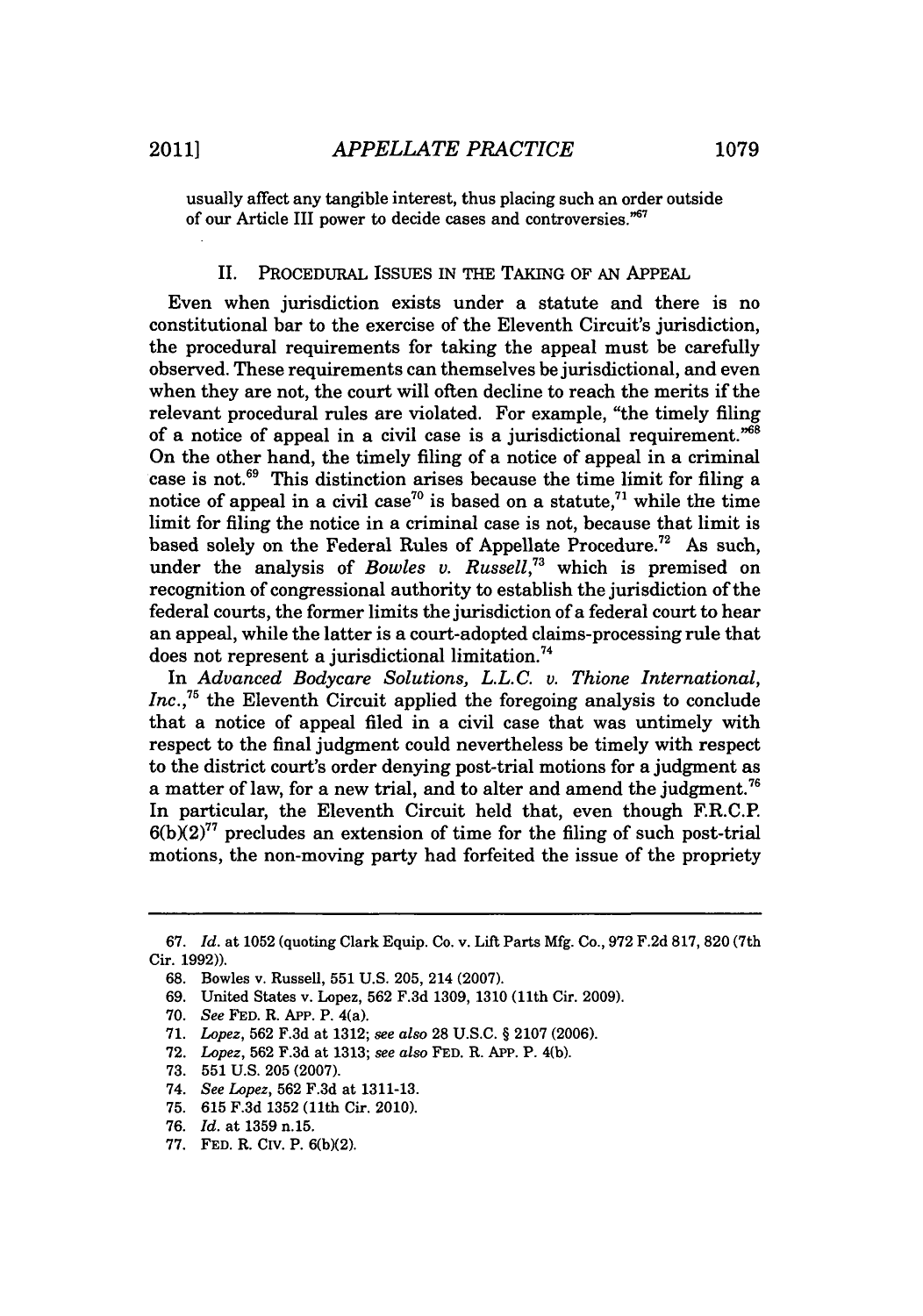of the district court's decision to extend the time for filing these motions **by** failing to raise this objection before the district court.7" Because the notice of appeal was timely with respect to the order of denial as a result of the extension, the Eleventh Circuit decided it had jurisdiction over these aspects of the appeal.<sup>79</sup>

In reaching this conclusion, the court reasoned that, because F.R.C.P. **6(bX2)** was not based on a statute, it was a non-jurisdictional claimsprocessing rule and, accordingly, objections as to noncompliance with the rule could be forfeited.<sup>80</sup> Thus, while the notice of appeal was untimely with respect to the entry of the final judgment itself-a jurisdictional matter that could not be forfeited-the notice was timely as to the order denying the post-trial motions in light of the district court's issuance of the otherwise unchallenged extension of time in which to file them.<sup>81</sup>

### III. PRESERVATION **AND PRESENTATION** OF ERROR

Issues not properly preserved in the district court or issues preserved but not presented in the briefs on appeal are generally waived,<sup>82</sup> with some limited exceptions.<sup>83</sup> Indeed, "a litigant who fails in his initial

**82.** *See, e.g.,* Action Marine, Inc. v. Cont'l Carbon, Inc., 481 **F.3d 1302, 1313** (11th Cir. **2007).**

*83. See, e.g.,* United States v. Lewis, 492 **F.3d 1219, 1220-21** (11th Cir. **2007)** (en banc) (applying, in the context of the criminal "plain error rule," the distinction between unintentional forfeitures of substantial rights **by** a failure to timely object, which are entitled to plain error review, from intentional waivers, which are not).

In two cases decided in 2010, the Eleventh Circuit exercised its discretion to apply two of five much more rarely invoked "civil" plain error exceptions to allow for appellate review of issues not raised before the district court. In *Princeton Homes, Inc. v. Virone,* **612 F.3d** 1324 (11th Cir. 2010), the court reached an issue not otherwise preserved on the basis that it presented "a pure question of law, in which the proper resolution is beyond any doubt." *Id.* at **1329** n.2.; *see also* Brown v. Alabama Dep't of Transp., **597 F.3d 1160, 1186** (11th Cir. 2010) (internal quotation marks omitted) (reaching issue on the basis that "its proper resolution Iwas] beyond any doubt"). In addition to these two exceptions for purely legal questions that should be decided to avoid injustice and questions that may be resolved beyond any doubt, the Eleventh Circuit may also exercise its discretion to consider issues not otherwise preserved when the appellant lacks an opportunity to raise the issue in the district court, when the interest of substantial justice is at stake, and when the "issue presents significant questions of general impact or of great public concern." *Virone,* **612**

**<sup>78.</sup>** *Advanced Bodycare,* **615 F.3d** at **1359** n.15.

*<sup>79.</sup> Id.*

**<sup>80.</sup>** *Id.*

**<sup>81.</sup>** *Id. But cf Lopez,* **562 F.3d** at 1313-14 (concluding that the Government did not forfeit its objection to the untimely notice of appeal in a criminal case **by** failing to raise the objection in the district court on the basis that the appellate court, not the district court, was the arbiter of compliance with appellate rules, which did not require the objection to be made before the filing of the Government's merit brief).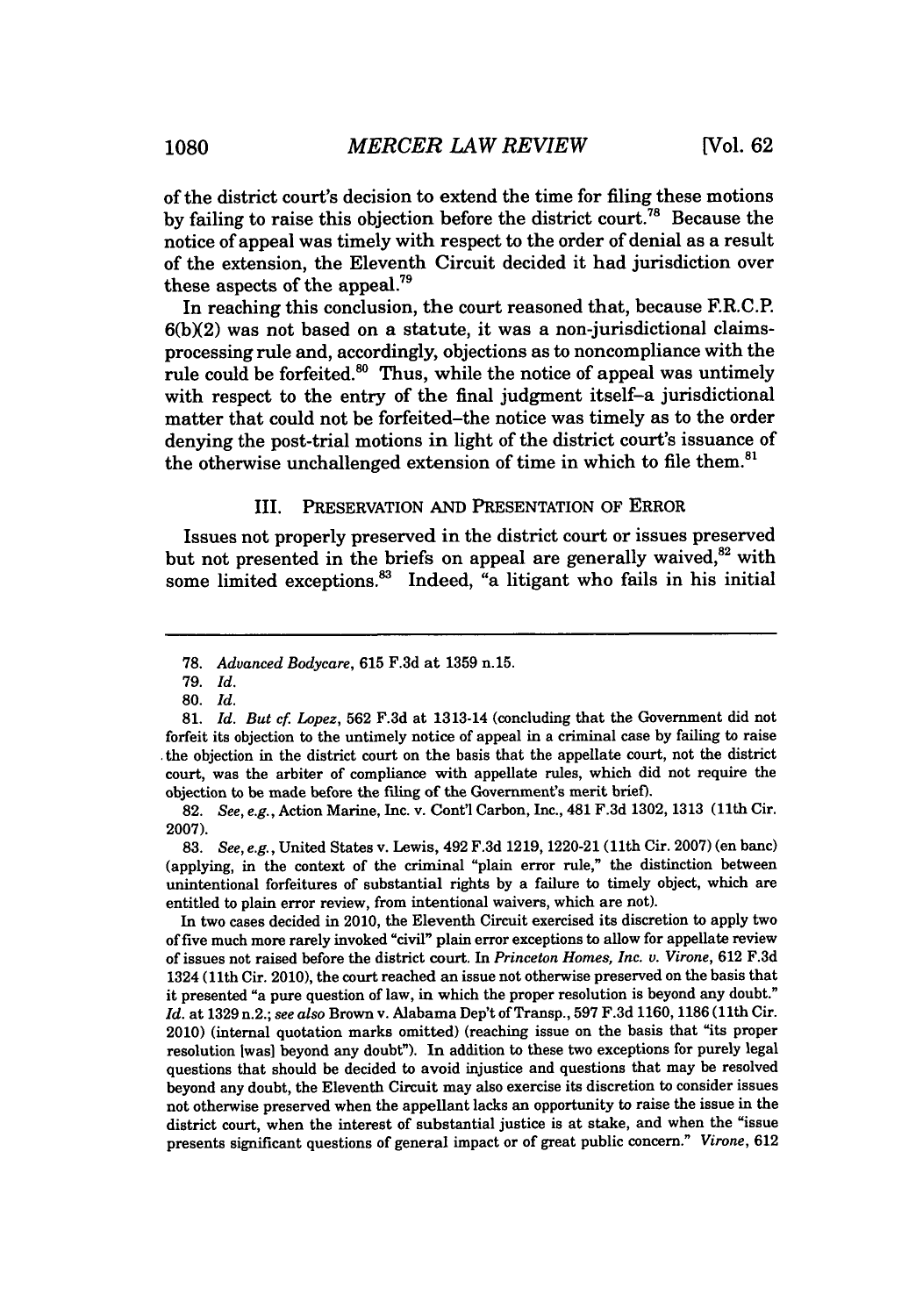brief even to allege an error waives the right to relief based upon that allegation," $84$  including those cases "where a litigant 'fail [s] to elaborate or provide any citation of authority in support of the **. . .** allegation.""' In *Jones v. Secretary, Department of Corrections,"* the Eleventh Circuit applied these rules of waiver to deny a habeas petitioner's application for a certificate of appealability in a case of apparent first impression for the circuit. $87$  Although the court construed the application as arguing with sufficient specificity four of the grounds the petitioner attempted to raise, the court declined others on the basis that the petitioner did "not provide facts, legal arguments, or citations of authority that explain[ed] why he [was] entitled to a certificate on those other grounds."88

Waivers, however, can themselves be waived.<sup>89</sup> In *Howard v. Walgreen Co.*<sup>90</sup> also a case of apparent first impression, the court concluded that the issue of the improper inclusion of additional grounds for the granting of a post-judgment motion for a judgment as a matter of law-as compared with the grounds relied on in the pre-judgment motion-can be forfeited **by** the non-moving party's failure to object to the inclusion of the additional grounds.<sup>91</sup> In general, the failure to raise a ground in a prejudgment motion for judgment as a matter of law waives the right to present that ground in a post-judgment motion for judgment as a matter of law.92 In *Howard,* however, the court decided that the non-moving party forfeited its right to raise the issue of waiver on appeal **by** failing to object to the post-judgment motion on this basis, relying on the holdings of the other circuit courts of appeals that have

**F.3d** at 1329 n.2 (quoting Dean Witter Reynolds, Inc. v. Fernandez, 741 **F.2d 355,** 361(11th Cir. 1984)).

<sup>84.</sup> Jones v. Sec'y, Dep't of Corr., **607 F.3d** 1346, **1353-54** (11th Cir. 2010).

**<sup>85.</sup>** *Id.* at 1354 (alteration in original) (omission in original) (quoting Flanigan's Enters., Inc. v. Fulton Cnty., 242 **F.3d 976,987** n.16 (11th Cir. 2002), *superseded by statute,* **FULTON CNTY., GA.,** CODE **§ 18-79(17)** (2001), *as recognized in* Flanigan's Enters., Inc. v. Fulton Cnty., **596 F.3d 1265,** 1274 (11th Cir. 2010)).

**<sup>86. 607</sup> F.3d** 1346 (11th Cir. 2010).

**<sup>87.</sup>** *Id.* at **1354-55.** The court held last year, in *Pardo v. Secretary, Florida Department of Corrections,* **587 F.3d 1093** (11th Cir. **2009),** that a petitioner that failed to raise an issue in an application for a certificate had waived that issue for purposes of presenting it on appeal. *Id.* at **1103.** The court, however, does not appear to have previously addressed the question of the level of specificity required to avoid the waiver of issues a petitioner has at least attempted to allege.

**<sup>88.</sup>** *Jones,* **607 F.3d** at **1353.**

**<sup>89.</sup>** *See, e.g., supra* notes **74-80** and accompanying text (discussingAdvanced *Bodycare Solutions, L.L.C. v. Thione Int'l, Inc.,* **615 F.3d 1352** (11th Cir. 2010)).

**<sup>90. 605</sup> F.3d 1239** (11th Cir. 2010).

**<sup>91.</sup>** *Id.* at 1243-44.

**<sup>92.</sup>** *See id.* at 1243.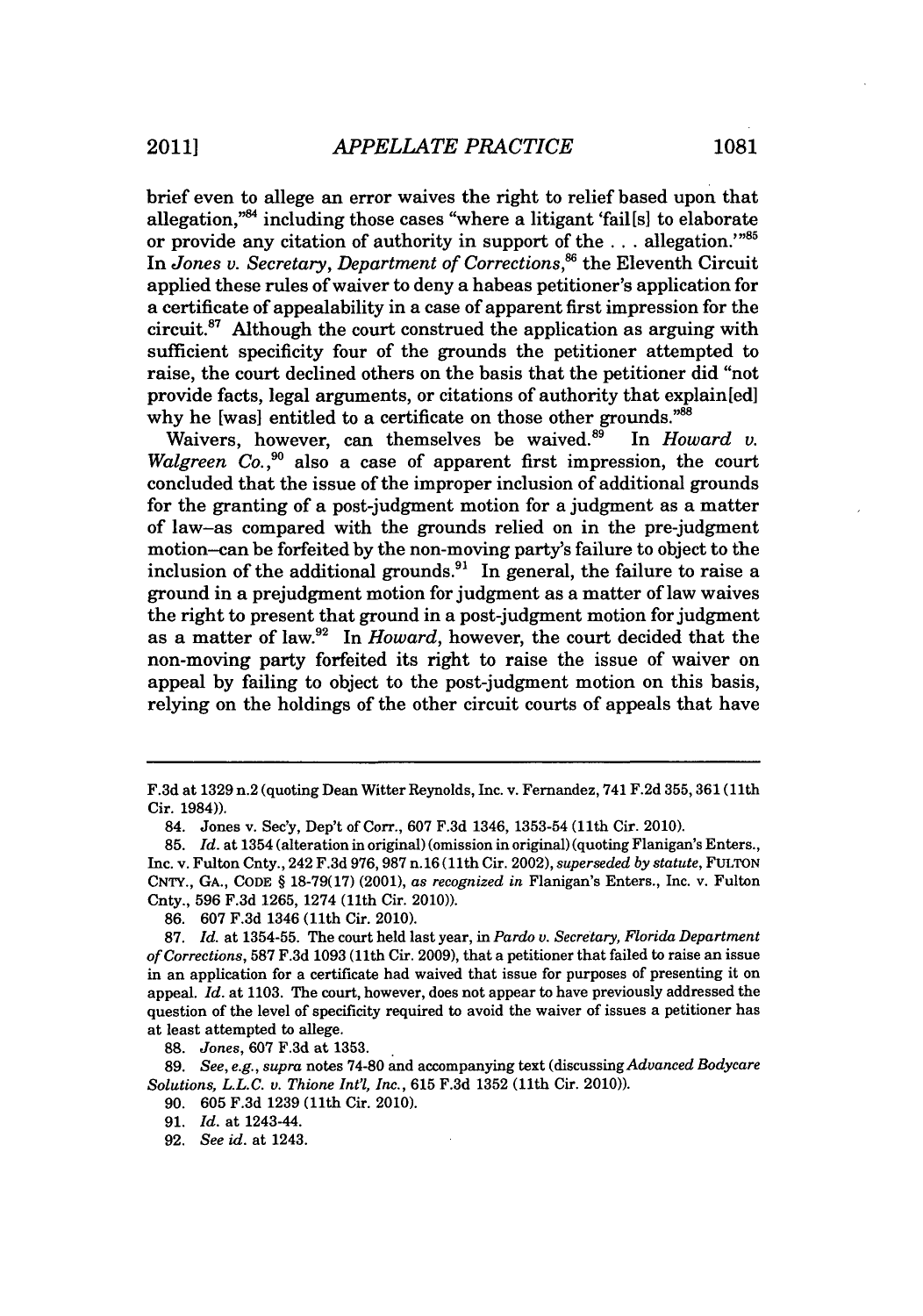considered this issue.93 **"All** of our sister circuits confronted with the issue have held that when, as here, a party fails to raise the inadequacy of a Rule 50(a) motion in response to a Rule **50(b)** motion, that party is precluded from raising the issue on appeal."<sup>94</sup>

In *United States v. Pilati*,<sup>35</sup> the Eleventh Circuit held that waiver can also occur when a party fails to present an issue to the district court in those cases when the district court is acting in an appellate capacity in a criminal case tried to a magistrate judge, which was an issue of first impression for the circuit.<sup>96</sup> In particular, a criminal defendant can consent to trial before a magistrate judge, $97$  and that defendant is thereafter entitled to an appeal to the district court, when the remedy is not a trial de novo, but for review in the district court that is equivalent to review in a court of appeals.<sup>98</sup> Any subsequent appeal from the district court to the Eleventh Circuit is a second-tier appeal, and after *Pilati* a failure to raise an issue on appeal to the district court waives that issue for purposes of appeal to the Eleventh Circuit as well.<sup>99</sup>

#### IV. **STANDARDS** OF REVIEW

Assuming the existence of the appellate court's jurisdiction and that such procedural requirements as the timely filing of a notice of appeal or the appropriate petition have been satisfied, few issues are more critical to the success of an appeal than the standard of review. "In even moderately close cases, the standard of review may be dispositive of an appellate court's decision."<sup>100</sup>

Although the Eleventh Circuit clarified issues relating to the standard of review in other contexts during this survey period,'0' in *United*

**101.** *See, e.g.,* Thompson v. RelationServe Media, Inc., **610 F.3d 628, 636-39** (11th Cir. **2010)** (holding appellate review of sanctions under the Private Securities Litigation Reform Act of **1995** (PSLRA), Pub. L. No. 104-67, **109** Stat. **737** (codified as amended in scattered sections of **15 U.S.C.),** is conducted under the same abuse of discretion standard as under F.R.C.P. **11,** but under PSLRA district courts must make **highly** specific findings of fact as to any alleged sanctionable conduct, and absent such findings, the Eleventh Circuit will remand for their entry to properly review sanctions decisions); Richardson v. Johnson, **598 F.3d** 734, **738-40** (11th Cir. 2010) (holding sua sponte dismissal of prisoner's in forma pauperis claims against prison guard for failure to serve guard, who was no longer working

**<sup>93.</sup>** *Id.*

<sup>94.</sup> *Id.*

**<sup>95. 627</sup> F.3d 1360** (11th Cir. 2010).

*<sup>96.</sup> Id. at* **1363-64.**

<sup>97.</sup> *See FED. R. CRIM. P.*  $58(b)(3)(A)$ .

**<sup>98.</sup>** *See* **18 U.S.C. §** 3402 **(2006);** *see also* **FED.** R. CRIM. P. **58(gX2XD).**

**<sup>99.</sup>** *See Pilati,* **627 F.3d** at 1364.

**<sup>100.</sup>** News-Press v. **U.S.** Dep't of Homeland Sec., 489 **F.3d 1173, 1187** (11th Cir. **2007).**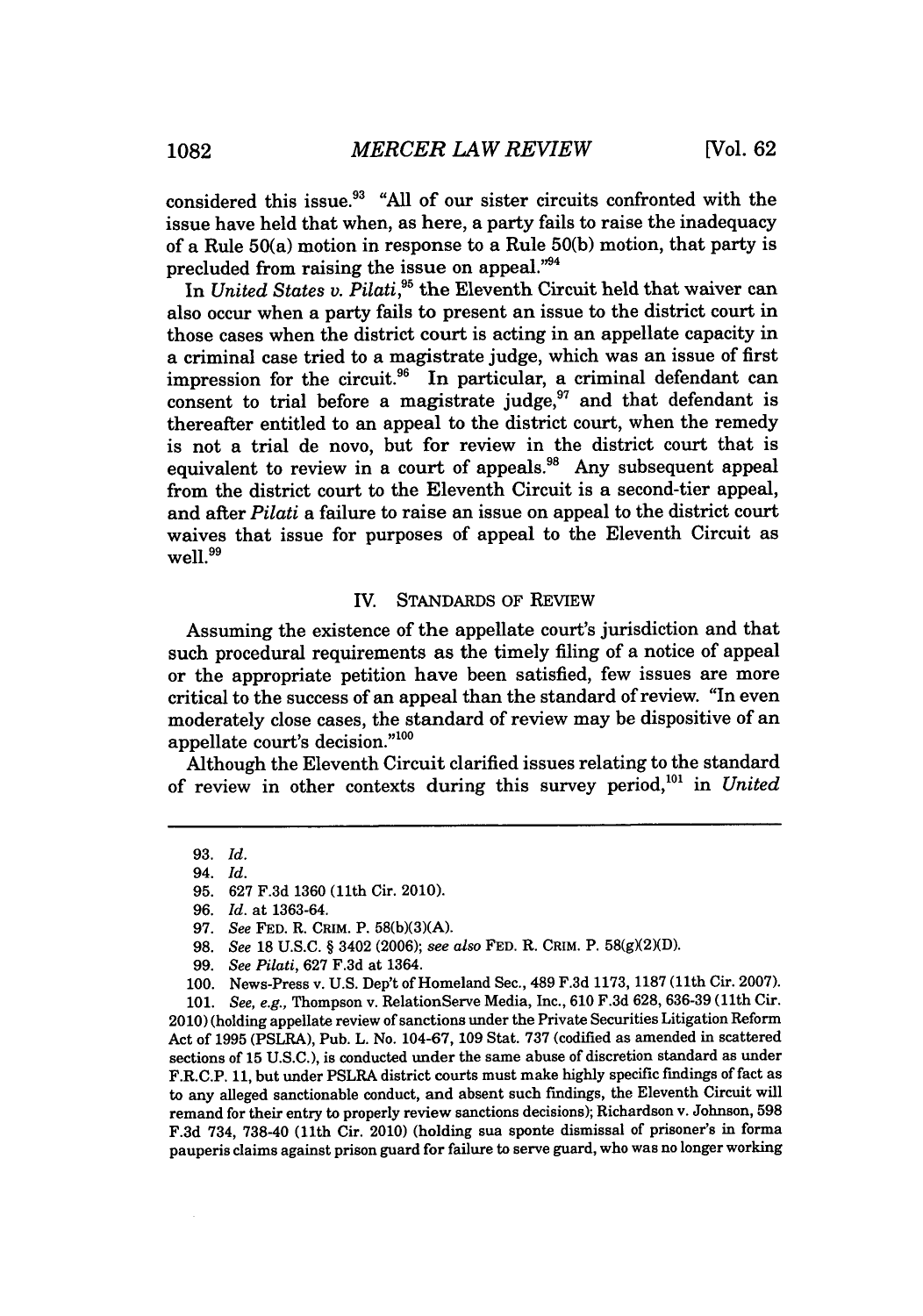*States v. Irey*,<sup>102</sup> the court, in the wake of *Gall v. United States*,<sup>103</sup> rendered its most important decision to date elaborating on the standard for reviewing federal sentencing decisions.<sup>104</sup> The holding in *Gall* requires that an appellate court apply an abuse of discretion standard to such decisions in a two-step process.<sup>105</sup> First, the reviewing court should "ensure that the district court committed no significant procedural error."<sup>106</sup> Second, "Gall directs that 'the appellate court should then consider the substantive reasonableness of the sentence imposed.""<sup>107</sup>

In *Irey* a divided en banc panel of the Eleventh Circuit reversed a below guidelines sentence as substantively unreasonable under *Gall's* second step in a child pornography case in which the defendant "raped, sodomized, and sexually tortured **fifty** or more little girls, some as young as four years of age, on many occasions over a four- or five-year period" and "scripted, cast, starred in, produced, and distributed worldwide some of the most graphic and disturbing child pornography that has ever turned up on the internet."<sup>108</sup> The majority, separate, and dissenting opinions in *Irey* occupy some **113** pages in the *Federal Reporter, Third* This fact alone suggests the struggle an appellate court must sometimes face in making sense of its duty under *Gall* to both defer to the judgment of the district courts in matters of sentencing while at the same time insuring that the district courts do not abuse the great discretion that they have in these matters. This fact also suggests that *Irey* is not really amenable to the ready summary appropriate for a survey such as this Article.

Nevertheless, at the risk of greatly oversimplifying what *Irey* means, it is fair to say that, at its core, *Irey* emphasizes that a district court can abuse its discretion when it improperly weighs or balances<sup>110</sup> the evidence relevant to the statutory factors a district court is to consider

at the prison, was abuse of discretion under standard of review recognized in *Rance v. Rocksolid Granit USA, Inc.,* **583 F.3d** 1284, **1286** (11th Cir. **2009),** in a case where a prisoner provided sufficient information to identify guard, and there was no evidence that server of process could not have verified guard's current address with reasonable effort).

<sup>102.</sup> **612 F.3d 1160** (11th Cir. 2010) (en banc).

**<sup>103. 552</sup> U.S. 38 (2007).**

<sup>104.</sup> *Irey,* **612 F.3d** at **1188-89.**

**<sup>105.</sup>** *Gall,* **552 U.S.** at **51.**

**<sup>106.</sup>** United States v. Pugh, **515 F.3d 1179, 1190** (11th Cir. 2008) (quoting *Gall,* **552 U.S.** at **51)** (internal quotation marks omitted).

**<sup>107.</sup>** *Id.* at **1190** (quoting *Gall,* **552 U.S.** at **51).**

*<sup>108.</sup> Irey,* **612 F.3d** at **1166.**

**<sup>109.</sup>** *See id.* at **1165, 1278.**

**<sup>110.</sup>** *See id.* at **1189,** 1192-94.